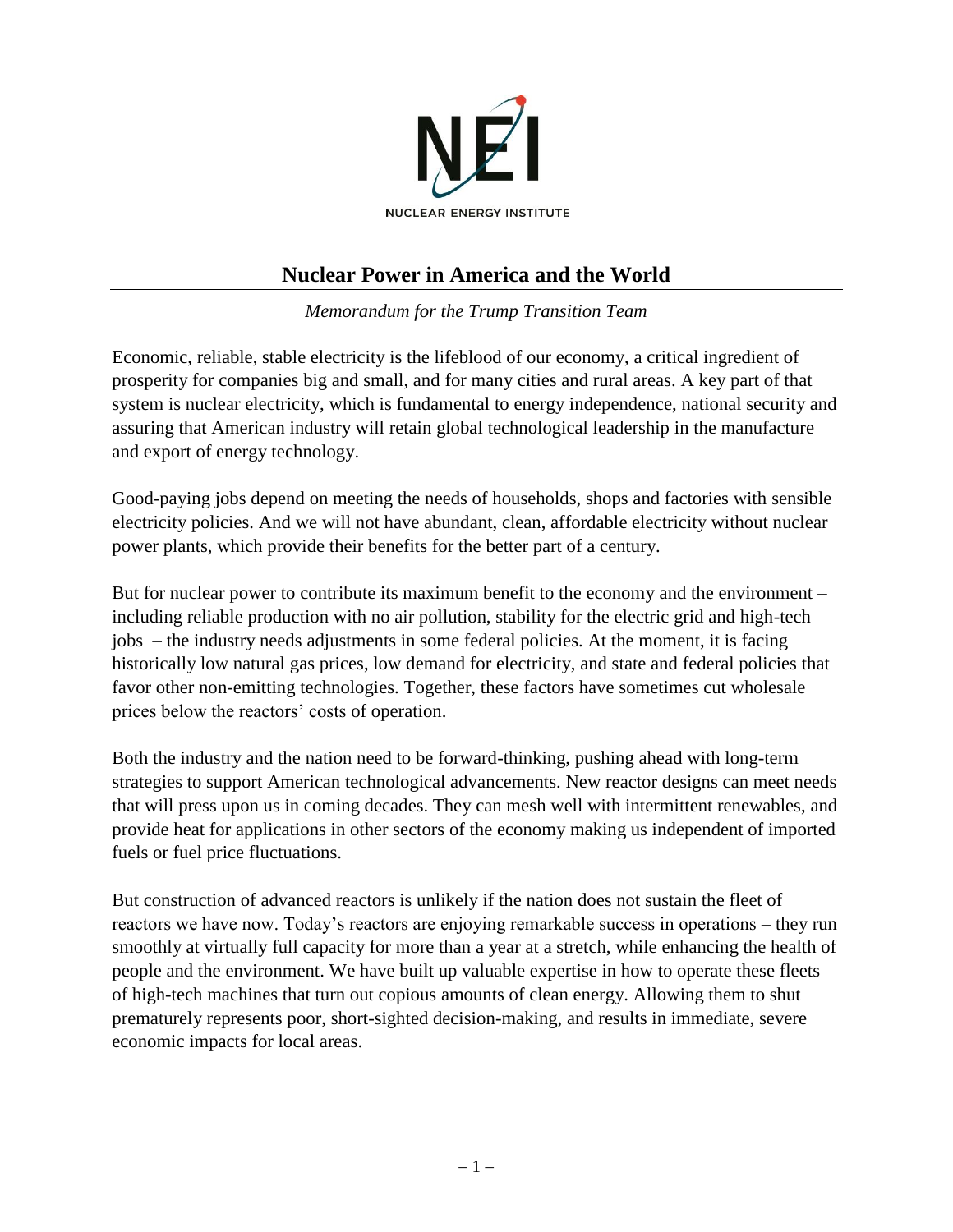The energy sector has always been heavily shaped by government policy. Several key policies are needed in the immediate future and in the longer term to ensure the benefits of nuclear power for the long-term:

## **Plant Preservation**

**Federal Energy Regulatory Commission** (FERC): Existing reactors must be recognized for all the benefits they bring to the electric system, through the following changes:

- The Federal Energy Regulatory Commission should clarify that its requirement for "just" and reasonable" rates that are not "unduly discriminatory or preferential" implies compensation for all of these benefits: high reliability and availability, increased grid resiliency due to operability under all weather conditions and no need for continuous fuel supply, and virtually zero emissions.
- **FERC** should work with the Independent System Operators and Regional Transmission Organizations to ensure that the competitive markets fully value all the attributes of existing nuclear plants, and the services they provide to the grid.
- **FERC** should address flaws in the structure of the markets it governs. Among these, the system makes "uplift" payments to generators that are not economic but are needed to assure reliability, but the cost of those payments does not enter into the price paid to other producers, including reactors.
- The agency should make clear that generation sources that by their nature tend to stabilize electricity prices and limit the risks from fuel price volatility should be compensated for protecting consumers by improving the diversity of the system.

**U.S. Department of Energy** (DOE): The Department of Energy should use its authority and meet its legal responsibilities to take the steps needed for the industry, including:

- Moving to preserve reactors that are threatened with closure because their compensation is now limited to wholesale electricity sales and small payments for capacity. Preservation of the existing fleet is important not only for meeting clean air standards, grid reliability, providing price stability and maintaining jobs, but also because future nuclear deployment will need the technical and licensing knowledge gained through decades of operations, and availability of an experienced nuclear workforce.
- Supporting technical initiatives to improve the operation of the current fleet, including work on accident-tolerant fuel and on aging management.

**Presidential Action:** As a principle of good governance, government at all levels should specify goals, not means. For example:

 The previous administration's Executive Order 13693, a clean air strategy which requires the federal government to buy more renewable energy, should be rewritten by the White House to allow nuclear energy to participate. State renewable portfolio standards should become clean power standards.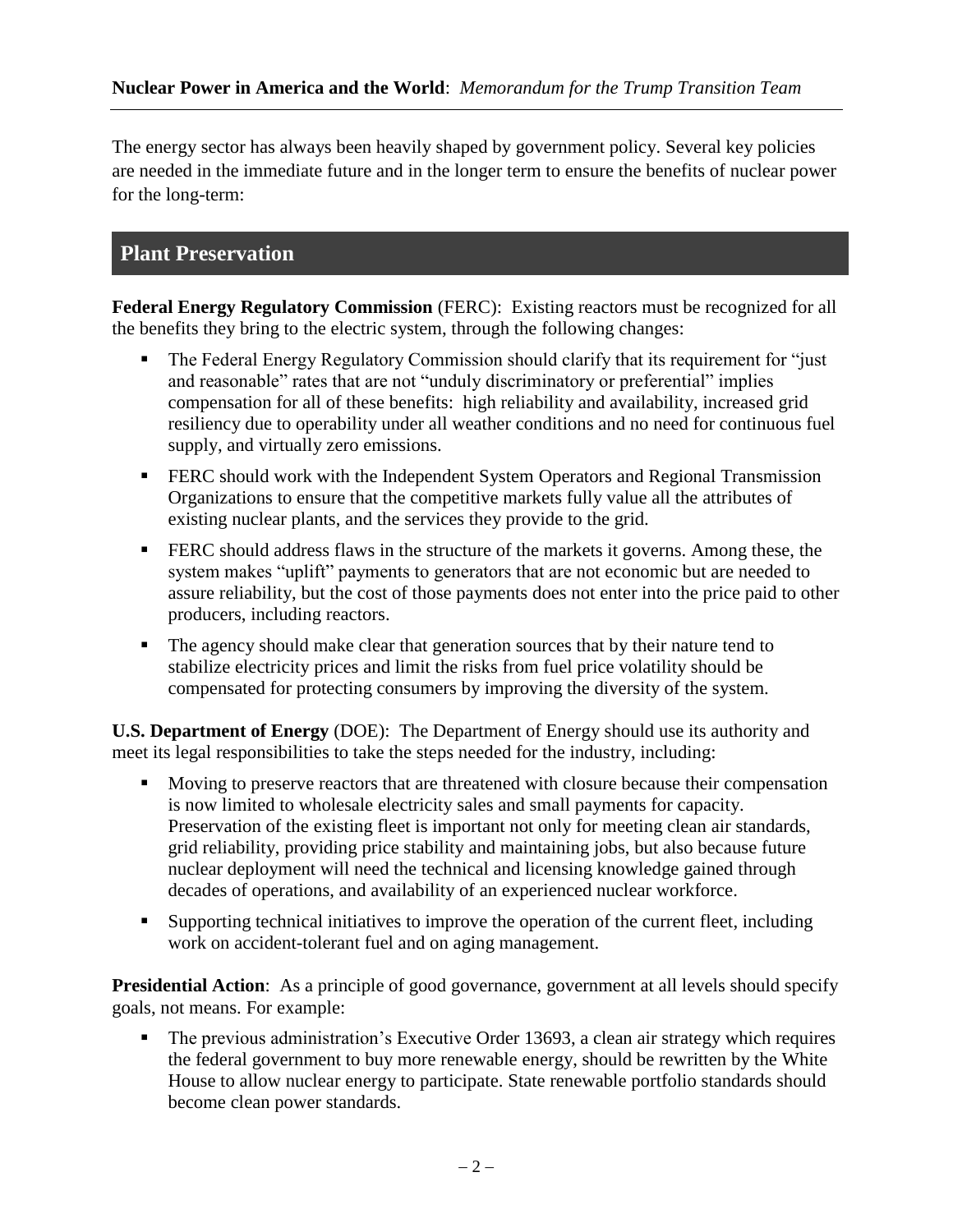State-level strategies to promote clean air through renewables should get a nudge from the White House to explore methods like New York's Clean Energy Standard to support existing reactors that are threatened, or Connecticut's proposal, still under consideration, for a long-term power purchase agreement, and FERC should support these strategies.

#### **Used Fuel Management**

**U.S. Department of Energy** (DOE): The Department of Energy should honor the contracts it signed in the early 1980s to take delivery of used nuclear fuel.

• Completing the licensing process for Yucca Mountain as a permanent repository for used fuel, as called for under the Nuclear Waste Policy Act of 1982, and working with volunteer sites (there are at least two) to establish an interim storage location. These steps would allow re-use of former reactor sites where used fuel is now stranded, and cut the government's cost in legal judgments, already in the billions of dollars, for failing to meet its contractual obligations. A new organization, more businesslike in its approach, should be established and given access to the Nuclear Waste Fund, money paid in by the industry and its customers to solve this problem, and now sitting idle.

**U.S. Nuclear Regulatory Commission** (NRC): Ensure an efficient and predictable licensing process for an Away-From-Reactor consolidated interim storage facility, in a location with a willing host.

 Supporting the demonstration of storage of high-burnup fuel, a fuel technique that improves reactor productivity and limits the volume of material requiring disposal.

## **Regulation**

**Legislative and Executive**: The Nuclear Regulatory Commission and the Federal Energy Regulatory Commission should be put on a more businesslike footing.

- Congress and the White House should take concerted action to assure that qualified experts are nominated and confirmed in a timely manner to the Nuclear Regulatory Commission and the Federal Energy Regulatory Commission, to ensure high-caliber leadership. Congress should amend the law so that NRC members serve until a successor is nominated and confirmed, to reduce the chronic problem of vacancies that can threaten continuity of operations.
- The NRC should promptly assure that it has a regulatory framework that provides for effective and efficient regulatory review and approval of 20-year license renewals for plants requesting approval to operate beyond 60 years.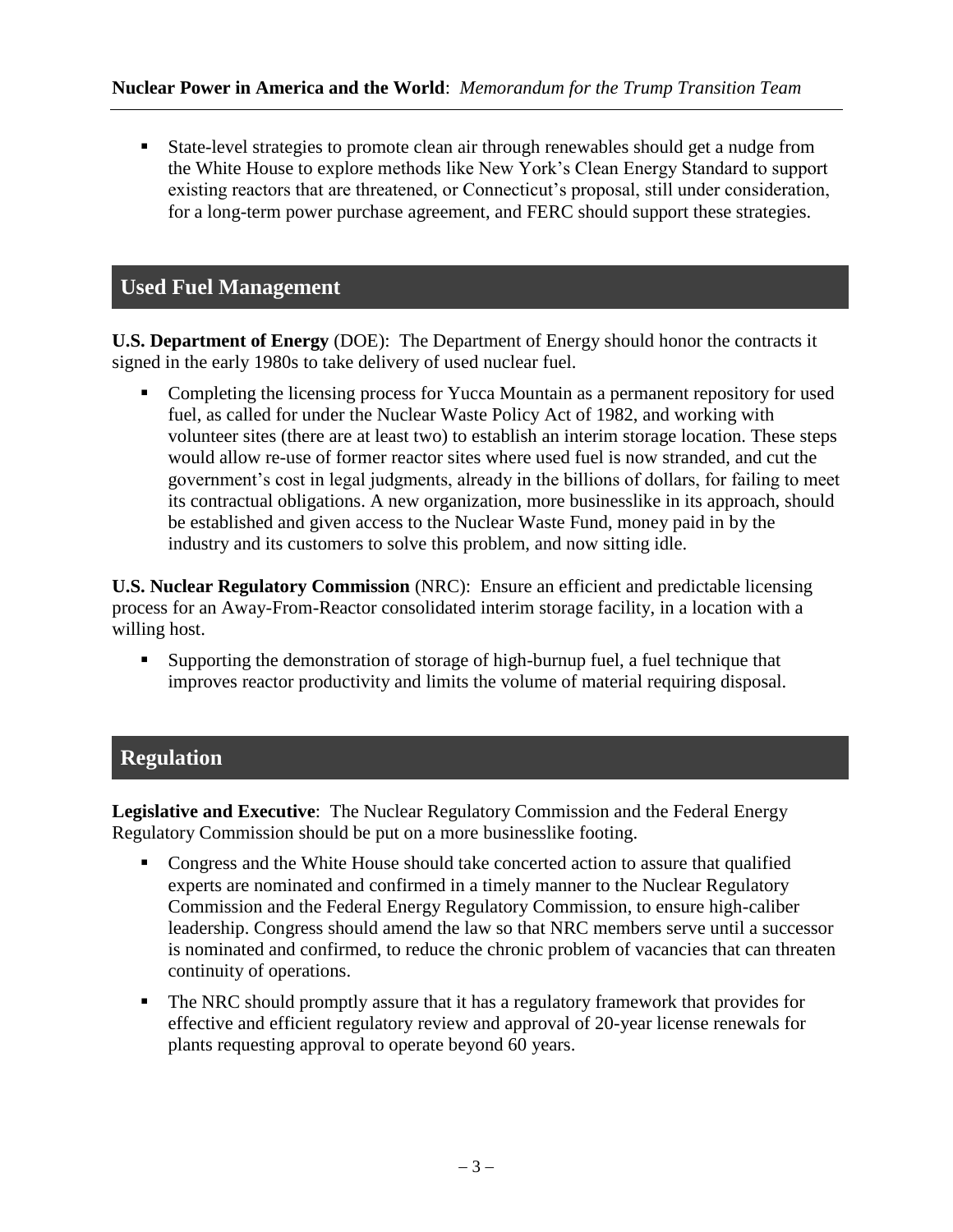- The NRC should approve a risk-informed decommissioning rule, improving regulatory efficiency, so that plants being dismantled do not have to seek one-time, step-by-step permission for what has become a routine procedure.
- The NRC's regulatory processes are, understandably, centered on light water reactors. These processes must be updated to enable NRC to efficiently and effectively review advanced non-light water reactors. These regulations should provide a cost-effective, predictable licensing process, including an optional staged regulatory approval with milestones that match investment decision points; and standards that are performancebased and risk-informed.
- The NRC should also develop the expertise it will need for the highly specialized work of certifying the designs of reactors that rely on new technologies. The regulatory approval process should not become a stumbling block to the rollout of new technologies.

# **Competitive Export Policy**

**Executive Branch**: The White House, Departments of Energy, State and Commerce and other key federal agencies should explicitly recognize that civilian nuclear energy exports are a critical component of U.S. foreign policy, critical to nuclear safety, non-proliferation and global environmental goals. The exports support economic and job growth at home, and are crucial to meeting nuclear safety and security and nonproliferation objectives globally. U.S. nuclear exporters compete against state-owned enterprises for a share of the global market. Specifically:

- The administration should support the global competitiveness of the U.S. nuclear sector by implementing a unified approach by the pertinent Executive Branch agencies, with leadership at the National Security Council, and in close coordination with U.S. industry.
- The administration must
	- streamline the export licensing process (a major barrier to U.S. competitiveness) by improving the efficiency, predictability, transparency and speed of DOE's 810 export control licensing process, and remove Light Water Reactors from the covered technology list
	- conclude Agreements for Peaceful Nuclear Cooperation under Section 123 of the Atomic Energy Act, and renew those agreements on a timely basis, with key potential markets and strategic allies
	- assure continued availability of export credit financing
	- pursue workable international nuclear liability arrangements; and
	- remove obstacles to the effective financing of large infrastructure projects through Ex-Im Bank, other agencies like the U.S. Trade and Development Agency and the Overseas Private Investment Corporation, and encourage lending for clean nuclear energy projects from multilateral and regional development banks.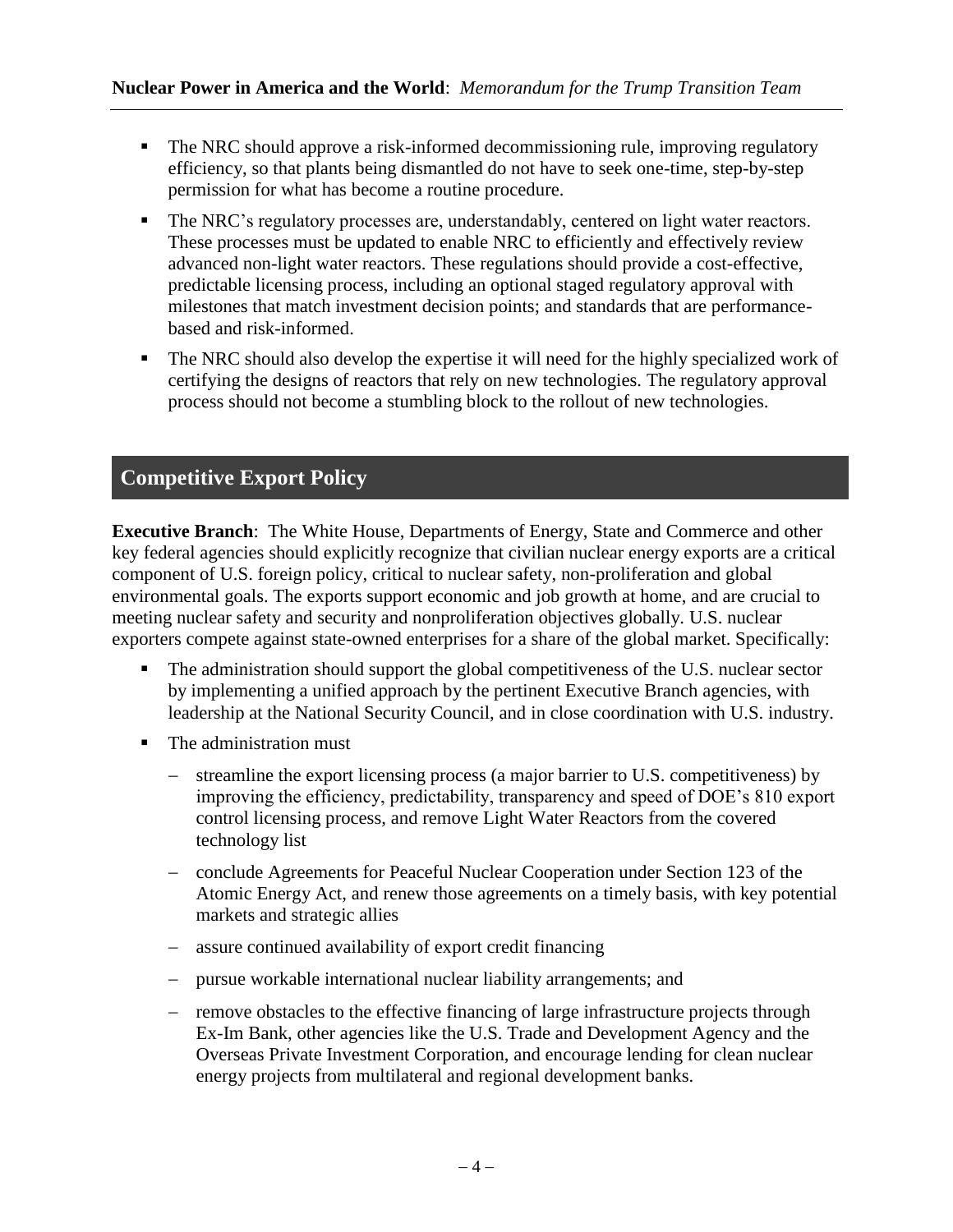#### **New Reactor Development and Deployment**

**Legislative and Executive**: Congress and the White House should work together to allow the nation to take full advantage of the experience gained in construction of the four advanced lightwater reactors now nearing completion. For example:

- New construction will need improved, durable financing models. With expanded loan guarantees and tax benefits and the formation of project development companies that have been used successfully in other countries, and the detailed blueprints now available, combined with an experienced cadre of specialized craft workers and regulators and an established supply chain, the industry could begin stamping out a series of standard reactors that would operate through most of this century.
- Loan guarantees should be offered, with a negotiated process to develop credit subsidy cost, based on project-specific recovery analysis.
- Small modular reactors and new large designs would represent a major component of our future infrastructure, but Congress and the White House should work together to increase funding for developing them. The Energy Department and the industry should develop an agreement on the scope of a research, development and deployment portfolio, and priorities for funding, which should be adequate to the work at hand. Pursuing multiple approaches will increase the certainty of timely development of useful new models, cutting the national risk of technical failure. And the successful outcome will demonstrate American technological and manufacturing leadership.
- Congress and the White House should substantially expand support for research, development and deployment of advanced non-light water reactors. The light-water reactors in service have served us well, but reactors using coolants other than water (e.g., molten sodium, lead, salt, or helium gas) hold great promise for more affordable energy that can be used in making electricity, chemicals, fresh water and vehicle fuels, all of which will be needed for coping with the shifting patterns of rainfall and temperature that have been observed in the last few decades. Although the concept of human-caused climate change is contentious, the data are clear that the climate is changing, and smart government policy would be to move to protect the economy and human comfort in this circumstance. DOE's Gateway for Accelerated Innovation in Nuclear (GAIN) should be supported.

#### **U.S. Nuclear Regulatory Commission** (NRC):

• The Nuclear Regulatory Commission should develop a stable, predictable licensing platform for new plants, and re-examine the licensing process used for the Vogtle and Summer projects, the first under 10 CFR 52, to find lessons for increased efficiency. With more construction experience and a gradual expansion of the supply chain, the industry will be better positioned to meet the needs of the 2020s and 2030s, domestically and internationally, using an advanced passive light water reactor that will be put in service in the next few years.